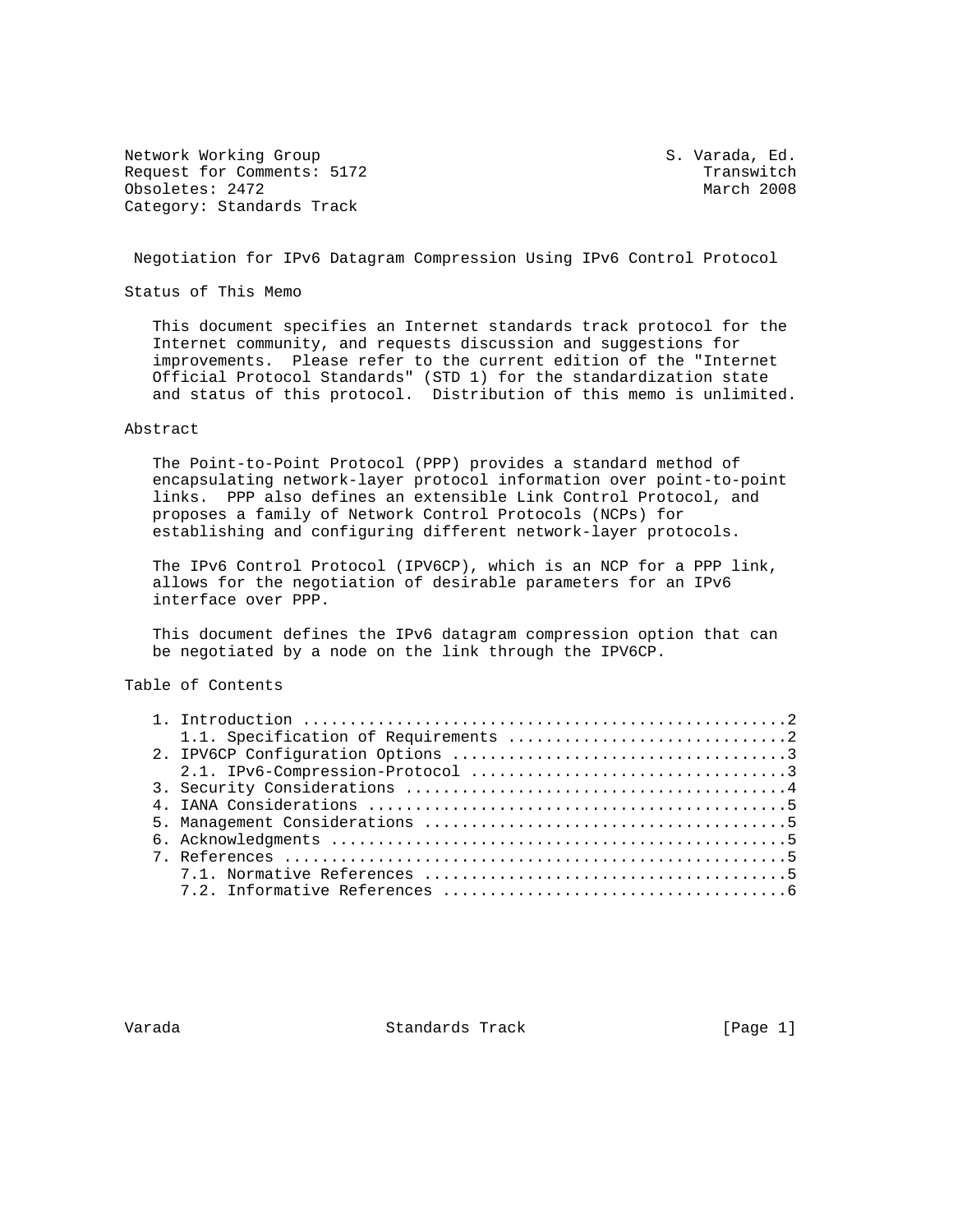# 1. Introduction

PPP [1] has three main components:

- 1) A method for encapsulating datagrams over serial links.
- 2) A Link Control Protocol (LCP) for establishing, configuring, and testing the data-link connection.
- 3) A family of Network Control Protocols (NCPs) for establishing and configuring different network-layer protocols.

 In order to establish communications over a point-to-point link, each end of the PPP link must first send LCP packets to configure and test the data link. After the link has been established and optional facilities have been negotiated as needed by the LCP, PPP must send NCP packets to choose and configure one or more network-layer protocols. Once each of the chosen network-layer protocols has been configured, datagrams from each network-layer protocol can be sent over the link. The link will remain configured for communications until explicit LCP or NCP packets close the link down, or until some external event occurs (power failure at the other end, carrier drop, etc.).

 In the IPv6 over PPP specification [2], the NCP, or IPV6CP, for establishing and configuring IPv6 over PPP is defined. The same specification defines the Interface Identifier parameter, which can be used to generate link-local and globally unique IPv6 addresses, for negotiation.

 In this specification, the compression parameter for use in IPv6 datagram compression is defined. Together with RFC 5072 [2], this document obsoletes RFC 2472 [13]. However, no protocol changes have been introduced over RFC 2472.

1.1. Specification of Requirements

 In this document, several words are used to signify the requirements of the specification.

 The key words "MUST", "MUST NOT", "REQUIRED", "SHALL", "SHALL NOT", "SHOULD", "SHOULD NOT", "RECOMMENDED", "MAY", and "OPTIONAL" in this document are to be interpreted as described in [3].

Varada Standards Track [Page 2]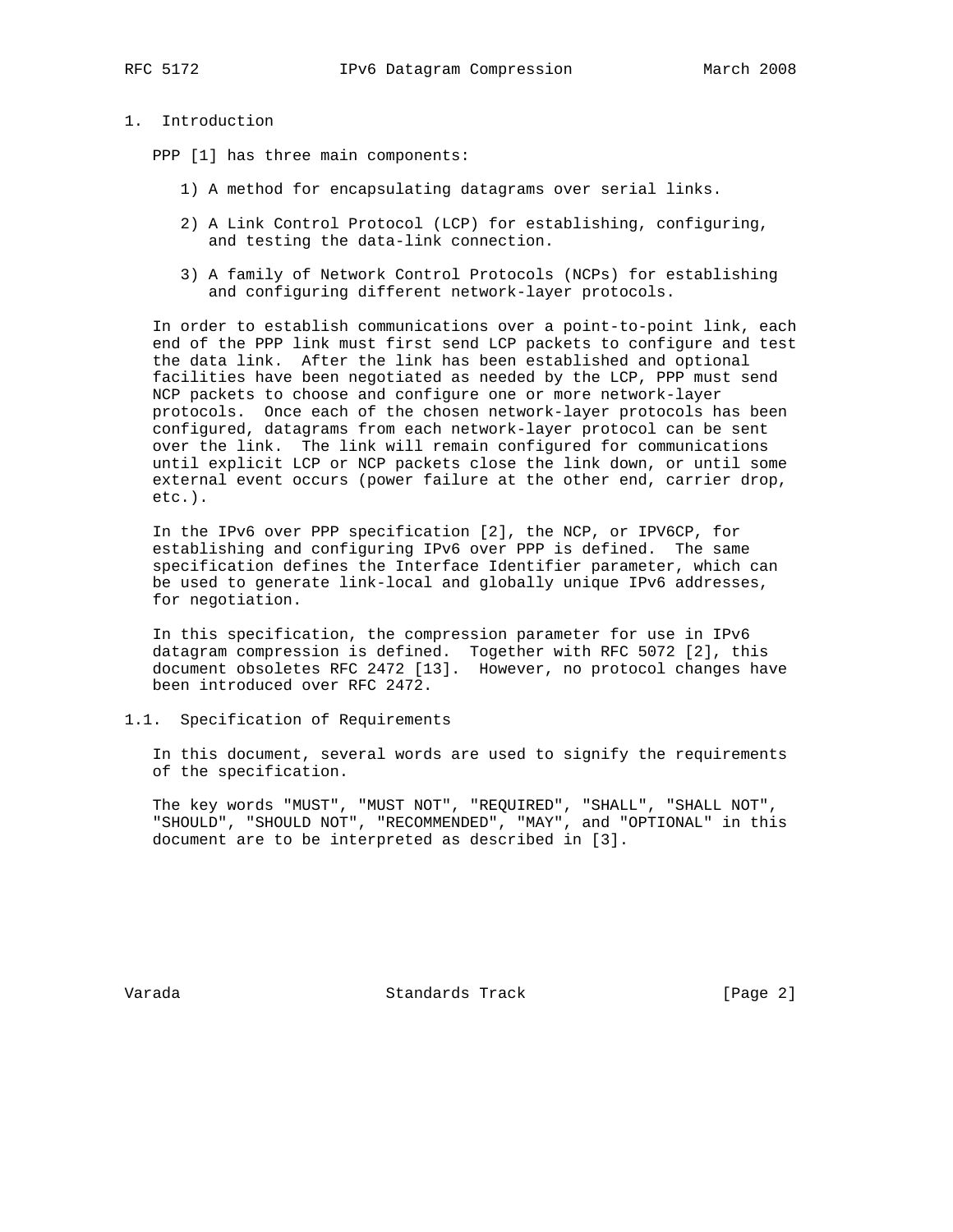# 2. IPV6CP Configuration Options

 IPV6CP Configuration Options allow negotiation of desirable IPv6 parameters. IPV6CP uses the same Configuration Option format as defined for LCP [1] but with a separate set of Options. If a Configuration Option is not included in a Configure-Request packet, the default value for that Configuration Option is assumed.

 The only IPV6CP option defined in this document is the IPv6- Compression-Protocol. The Type field for this IPV6CP Option is as follows:

### 2 IPv6-Compression-Protocol

 Note that the up-to-date values of the IPV6CP Option Type field are specified in the on-line database of "Assigned Numbers" maintained by IANA [7].

# 2.1. IPv6-Compression-Protocol

 This Configuration Option provides a way to negotiate the use of a specific IPv6 packet compression protocol. The IPv6-Compression- Protocol Configuration Option is used to indicate the ability to receive compressed packets. Each end of the link MUST separately request this option if bidirectional compression is desired. By default, compression is not enabled.

 IPv6 compression negotiated with this option is specific to IPv6 datagrams and is not to be confused with compression resulting from a compression method negotiated via the PPP Compression Control Protocol (CCP) [12], which potentially affects all datagrams.

 A summary of the IPv6-Compression-Protocol Configuration Option format is shown below. The fields are transmitted from left to right.

0  $1$  2 3 0 1 2 3 4 5 6 7 8 9 0 1 2 3 4 5 6 7 8 9 0 1 2 3 4 5 6 7 8 9 0 1 +-+-+-+-+-+-+-+-+-+-+-+-+-+-+-+-+-+-+-+-+-+-+-+-+-+-+-+-+-+-+-+-+ | Type | Length | IPv6-Compression-Protocol | +-+-+-+-+-+-+-+-+-+-+-+-+-+-+-+-+-+-+-+-+-+-+-+-+-+-+-+-+-+-+-+-+ Data ... +-+-+-+-+ Type 2

Varada Standards Track [Page 3]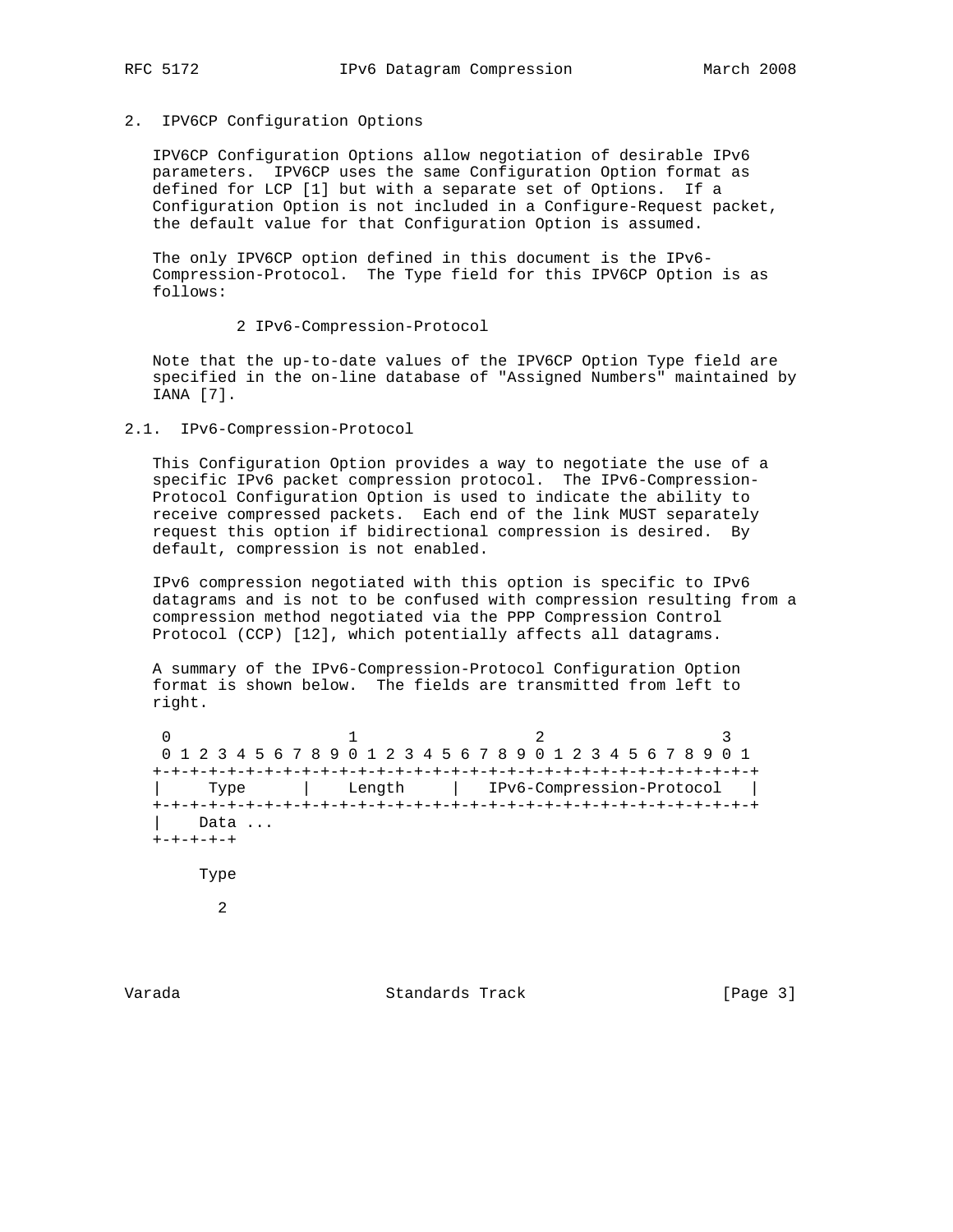Length

 $>= 4$ 

IPv6-Compression-Protocol

 The IPv6-Compression-Protocol field is two octets and indicates the compression protocol desired. Values for this field are always the same as the PPP Data Link Layer Protocol field values for that same compression protocol.

 IPv6-Compression-Protocol field values have been assigned in [4, 5] for IP Header Compression (0061), and in [6] for Robust Header Compression (ROHC) (0003). Other assignments can be made in documents that define specific compression algorithms.

Data

 The Data field is zero or more octets and contains additional data as determined by the particular compression protocol.

 The default (in the absence of negotiation of this option) is to have no IPv6 compression protocol enabled.

3. Security Considerations

 Lack of proper link security, such as authentication, prior to data transfers may enable man-in-the middle attacks resulting in the loss of data integrity and confidentiality. The mechanisms that are appropriate for ensuring PPP link security are addressed below together with the reference to a generic threat model.

 The mechanisms that are appropriate for ensuring PPP link security are: 1) Access Control Lists that apply filters on traffic received over the link for enforcing admission policy, 2) an authentication protocol that facilitates negotiations between peers [8] to select an authentication method (e.g., MD5 [9]) for validation of the peer, and 3) an encryption control protocol that facilitates negotiations between peers to select encryption algorithms (or crypto-suites) to ensure data confidentiality [10]).

 There are certain threats associated with peer interactions on a PPP link even with one or more of the above security measures in place. For instance, using the MD5 authentication method [9] exposes one to replay attacks, in which an attacker could intercept and replay a station's identity and password hash to get access to a network. The user of this specification is advised to refer to [8], which presents a generic threat model, for an understanding of the threats posed to

Varada Standards Track [Page 4]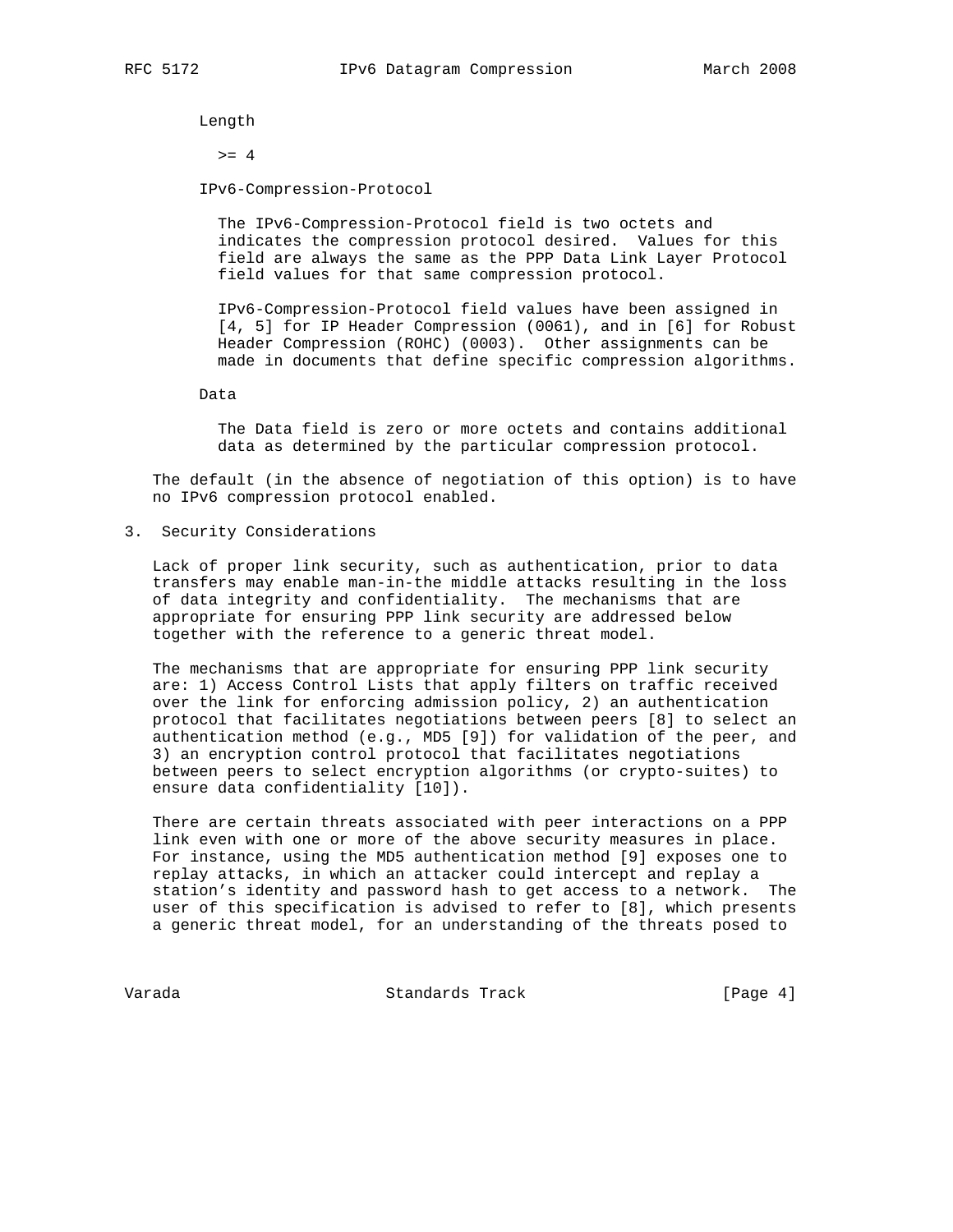the security of a link. The reference [8] also gives a framework to specify requirements for the selection of an authentication method for a given application.

4. IANA Considerations

 No specific action is needed for the assignment of a value for the Type field of IPv6 datagram compression option specified in this specification. The current assignment is up-to-date in the registry "PPP IPV6CP CONFIGURATION OPTIONS" for item IPv6-Compression-Protocol (2) at [7]. However, the RFC reference for that item has been changed to 5172.

 No action is needed either for the assignment of the IPV6- Compression-Protocol values, as such values have already been defined by other documents listed in Section 2.1. Values for this field are always the same as the PPP Data Link Layer Protocol field values for that same compression protocol. As a result, future allocation of these values is governed by RFC 3818 [11] that requires IETF Consensus. Current values are in the registry "IPv6-Compression- Protocol Types". However, the RFC reference for that registry has been changed to 5172.

5. Management Considerations

 From an operational point of view, the status of the negotiation and the compression algorithm on the link should be observable by an operator managing a network. There is no standard management interface that covers this at the time of the writing of this specification.

6. Acknowledgments

 The editor is grateful to Jari Arkko for the direction provided on this document and James Carlson for helpful suggestions. Acknowledgments are also due to D. Haskin and E. Allen for the specification work done in RFC 2023 and RFC 2472.

- 7. References
- 7.1. Normative References
	- [1] Simpson, W., Ed., "The Point-to-Point Protocol (PPP)", STD 51, RFC 1661, July 1994.
	- [2] Varada, S., Ed., Haskin, D., and E. Allen, "IP Version 6 over PPP", RFC 5072, September 2007.

Varada Standards Track [Page 5]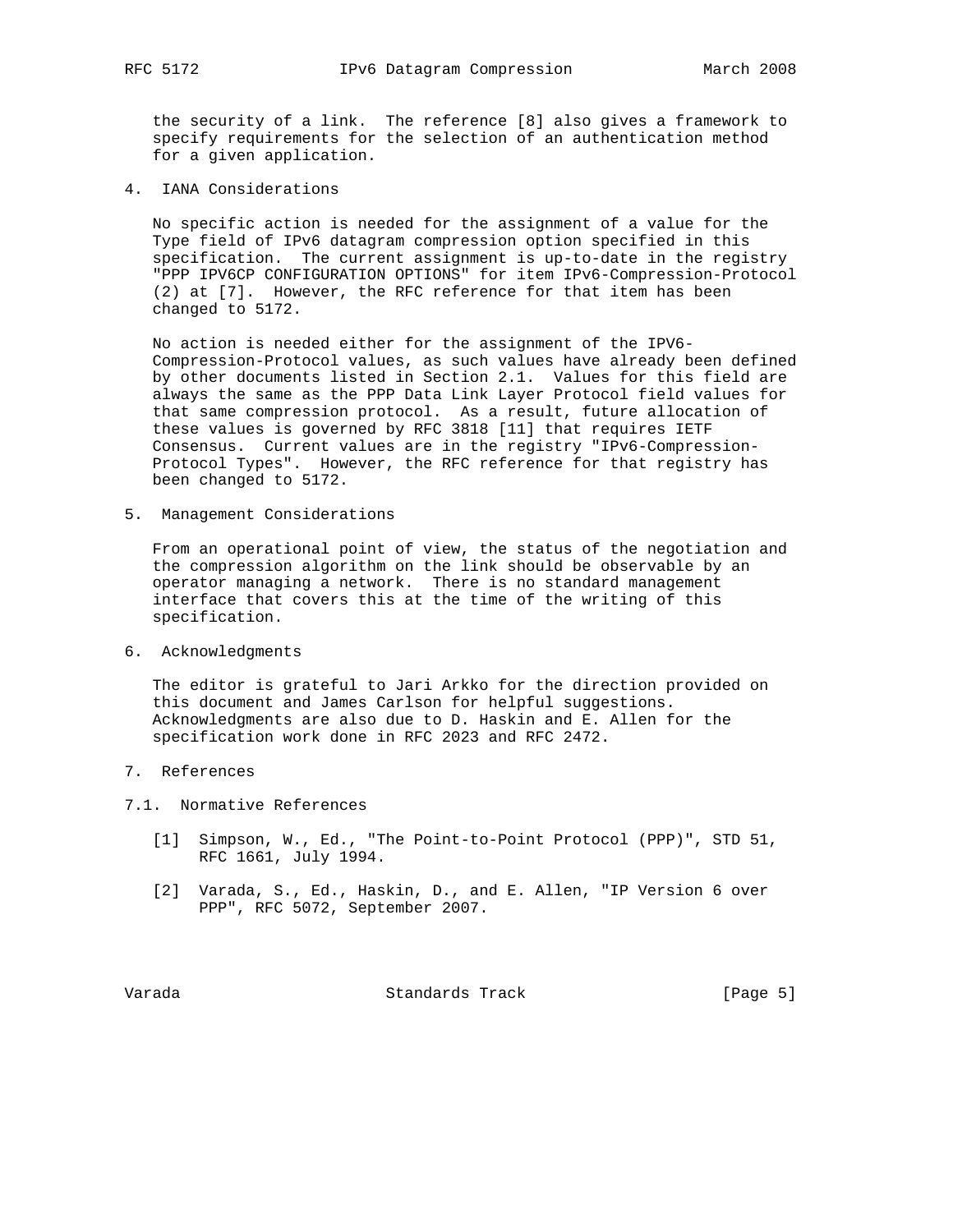- [3] Bradner, S., "Key words for use in RFCs to Indicate Requirement Levels", BCP 14, RFC 2119, March 1997.
- [4] Degermark, M., Nordgren, B., and S. Pink, "IP Header Compression", RFC 2507, February 1999.
- [5] Koren, T., Casner, S., and C. Bormann, "IP Header Compression over PPP", RFC 3544, July 2003.
- [6] Bormann, C., "Robust Header Compression (ROHC) over PPP", RFC 3241, April 2002.
- 7.2. Informative References
	- [7] IANA, http://www.iana.org.
	- [8] Aboba, B., Blunk, L., Vollbrecht, J., Carlson, J., and H. Levkowetz, Ed., "Extensible Authentication Protocol (EAP)", RFC 3748, June 2004.
	- [9] Rivest, R., "The MD5 Message-Digest Algorithm", RFC 1321, April 1992.
	- [10] Meyer, G., "The PPP Encryption Control Protocol (ECP)", RFC 1968, June 1996.
	- [11] Schryver, V., "IANA Considerations for the Point-to-Point Protocol (PPP)", BCP 88, RFC 3818, June 2004.
	- [12] Rand, D., "The PPP Compression Control Protocol(CCP)", RFC 1962, June 1996.
	- [13] Haskin, D. and E. Allen, "IP Version 6 over PPP", RFC 2472, December 1998.

Editor's Address

 Srihari Varada TranSwitch Corporation 3 Enterprise Dr. Shelton, CT 06484 US Phone: +1 203 929 8810

EMail: varada@ieee.org

Varada Standards Track [Page 6]